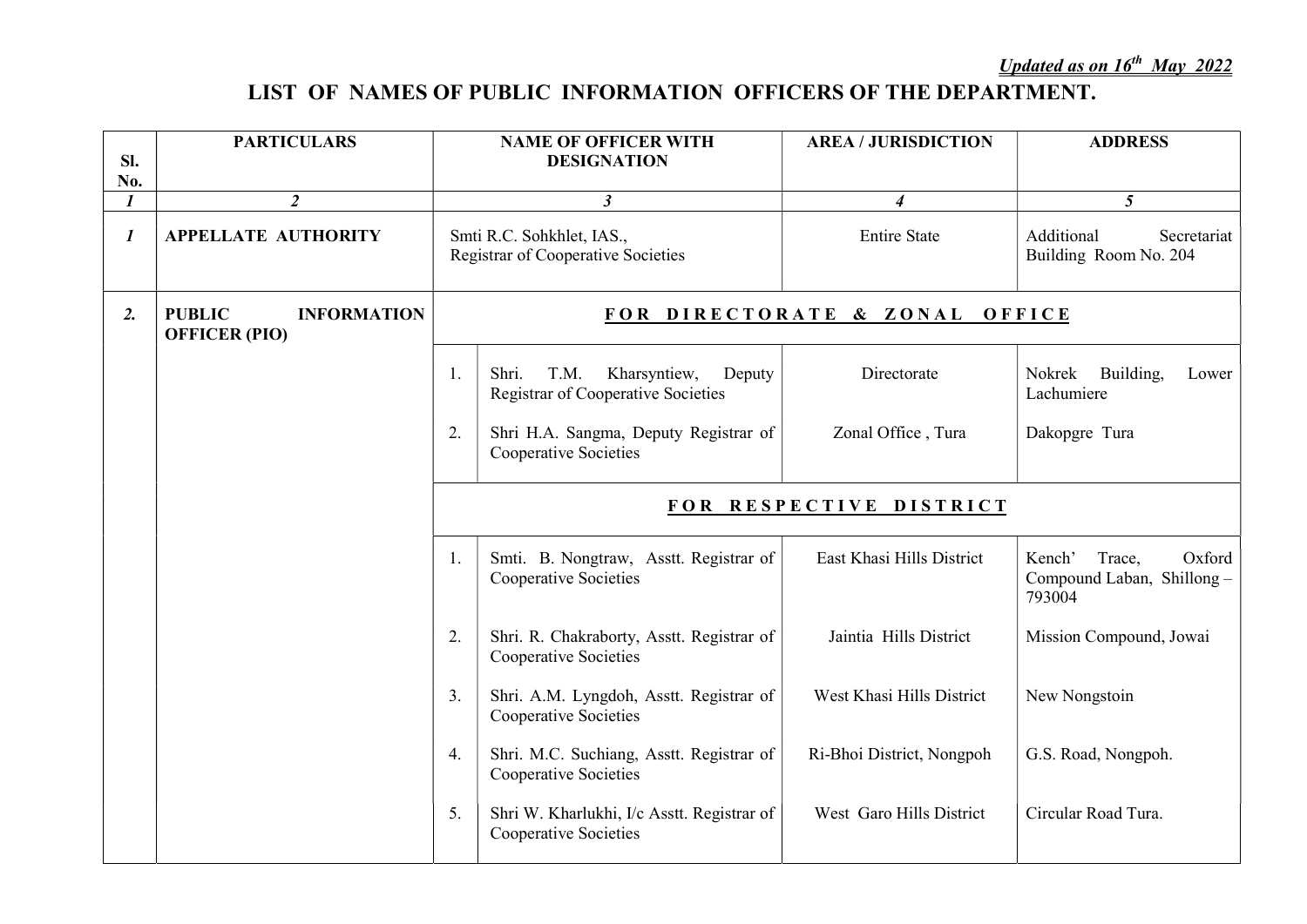|    |                                                                                     | 6.                                   | Shri. R.N. Rymbai, Asstt. Registrar of<br><b>Cooperative Societies</b> | East Garo Hills District           | Govt. Building, Williamnagar.                                      |
|----|-------------------------------------------------------------------------------------|--------------------------------------|------------------------------------------------------------------------|------------------------------------|--------------------------------------------------------------------|
|    |                                                                                     | 7.                                   | Shri. A.N. Sangma, I/c Asstt. Registrar of<br>Cooperative Societies    | South Garo Hills District          | Baghmara                                                           |
|    |                                                                                     | 8.                                   | Shri L. Sohlang, Sub-Registrar of<br><b>Cooperative Societies</b>      | South West Khasi Hills<br>District | Mawkyrwat                                                          |
|    |                                                                                     | FOR RESPECTIVE SUB-DIVISIONAL OFFICE |                                                                        |                                    |                                                                    |
|    |                                                                                     | 1.                                   | Shri K. Khongjoh, Sub-Registrar of<br>Cooperative Societies            | Amlarem Sub-Division               | Amlarem                                                            |
|    |                                                                                     | 2.                                   | Smti D. Shanpru, Sub-Registrar of<br>Cooperative Societies             | Sohra Sub-Division                 | Sohra                                                              |
| 3. | <b>PUBLIC</b><br><b>ASSISTANT</b><br><b>OFFICER</b><br><b>INFORMATION</b><br>(APIO) | FOR DIRECTORATE & ZONAL OFFICE       |                                                                        |                                    |                                                                    |
|    |                                                                                     | 1.                                   | Shri W. Buhphang, Asstt. Registrar of<br>Cooperative Societies         | Directorate                        | Nokrek Building,<br>Lower<br>Lachumiere                            |
|    |                                                                                     | 2.                                   | Shri Mrinal Das, U.D.A                                                 | Zonal Office, Tura                 | Dakopgre, Tura                                                     |
|    |                                                                                     | FOR RESPECTIVE DISTRICT              |                                                                        |                                    |                                                                    |
|    |                                                                                     | 1.                                   | Sub-Registrar of<br>Smti. M. Syiem,<br>Cooperative Societies           | East Khasi Hills District          | Oxford<br>Kench'<br>Trace,<br>Compound Laban, Shillong -<br>793004 |
|    |                                                                                     | 2.                                   | Smti. N. Marbaniang, Sub-Registrar of<br><b>Cooperative Societies</b>  | Jaintia Hills District             | Mission Compound, Jowai                                            |